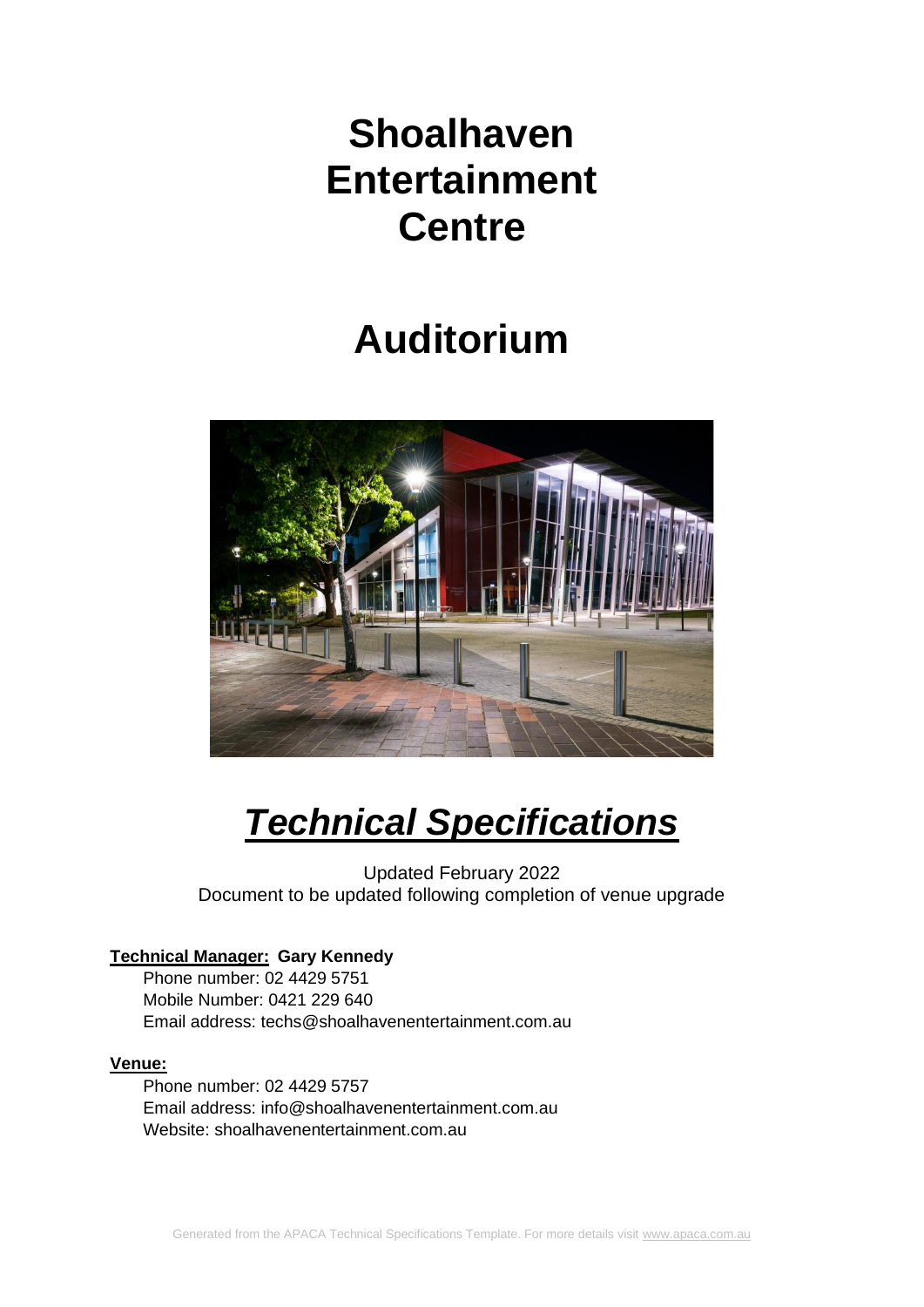# **STAGE**

#### Brief Stage Description:

Unraked proscenium arch stage, sprung plywood sandwich construction with painted Masonite sheet surface. Stage thrust available upon request. Screwing into surface permitted. Stage crossover via backstage corridor directly behind stage.

| Stage distributed load limit 750kg/m <sup>2</sup> |       |
|---------------------------------------------------|-------|
| Stage point load limit                            | 450kg |
| Stage rake                                        | Nο    |

#### Stage Dimensions:

#### **Proscenium**

| ------------<br>Width | 15000mm |
|-----------------------|---------|
| Height                | 7000mm  |

#### **Setting Line**

Setting line is located directly **150mm** behind the proscenium arch to allow a clear pathway for fire curtain operation.

# **Distance From** *(SL = Setting Line, CL = Centre Line)*

| SL to DS edge of apron                     | 1300mm  |
|--------------------------------------------|---------|
| SL to DS edge of Orchestra Lift/Pit 5000mm |         |
| SL to first fly line                       | 400mm   |
| SL to last upstage fly line                | 12000mm |
| SL to rear wall                            | 13200mm |
| CL to OP wall (or obstruction)             | 13900mm |
| CL to PS wall (or obstruction)             | 14500mm |
| Stage to underside of grid                 | 11700mm |

#### **Overhead obstructions**

There are nil obstructions below grid batten height to stage level, between the width of the proscenium arch.

Both wing spaces have fly gantry platforms with an unobstructed height from stage of **8600mm.** 

PS wing space contains cable picks for associated lighting bars from gantry.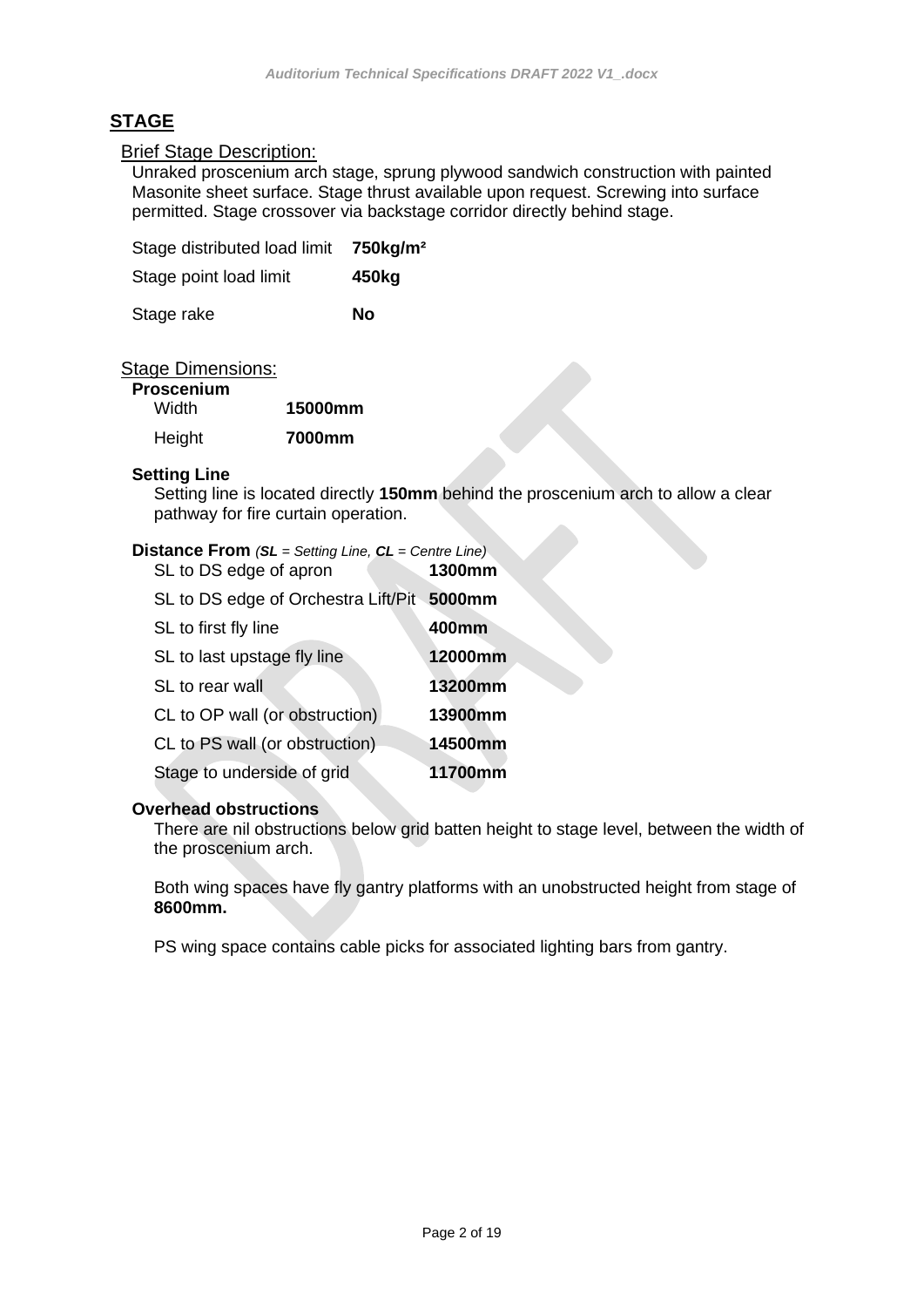#### Auditorium:

The Auditorium design enables maximum versatility with retractable seating over 4 levels making way for a flat floor general admission or a formal dinner. The auditorium boasts a full stage, orchestra pit and 3 operable moving floors.

#### Capacity:

| Seating capacity four levels:  | 878 |
|--------------------------------|-----|
| Seating capacity three levels: | 700 |
| Seating capacity two levels:   | 500 |
| Dinner Mode:                   | 450 |
| Flat floor GA:                 | 926 |

#### Orchestra Lift / Pit:

#### **Orchestra Pit**

A motorised orchestra pit operable floor is installed. The orchestra pit by default requires the removal of the floor seating rows. Crew are required to remove these rows, install balustrading and pit fall safety net before orchestra pit can be occupied. The orchestra pit floor also raises to stage height as a thrust stage. Change rooms and restroom facilities are located behind orchestra pit at basement level.

Set positions for orchestra lift where lift at auditorium level is 0mm

Stage level at **800mm** above auditorium.

Orchestra pit level at **1600mm** below auditorium.

Lift can be set at any height **YES – upon approval.**

SWL of orchestra lift **2500kg Distributed 750kg/m – 450kg point load.**

Dimensions of the orchestra pit **Usable area 43m²**



Orchestra pit maximum capacity **30 musicians plus conductor.**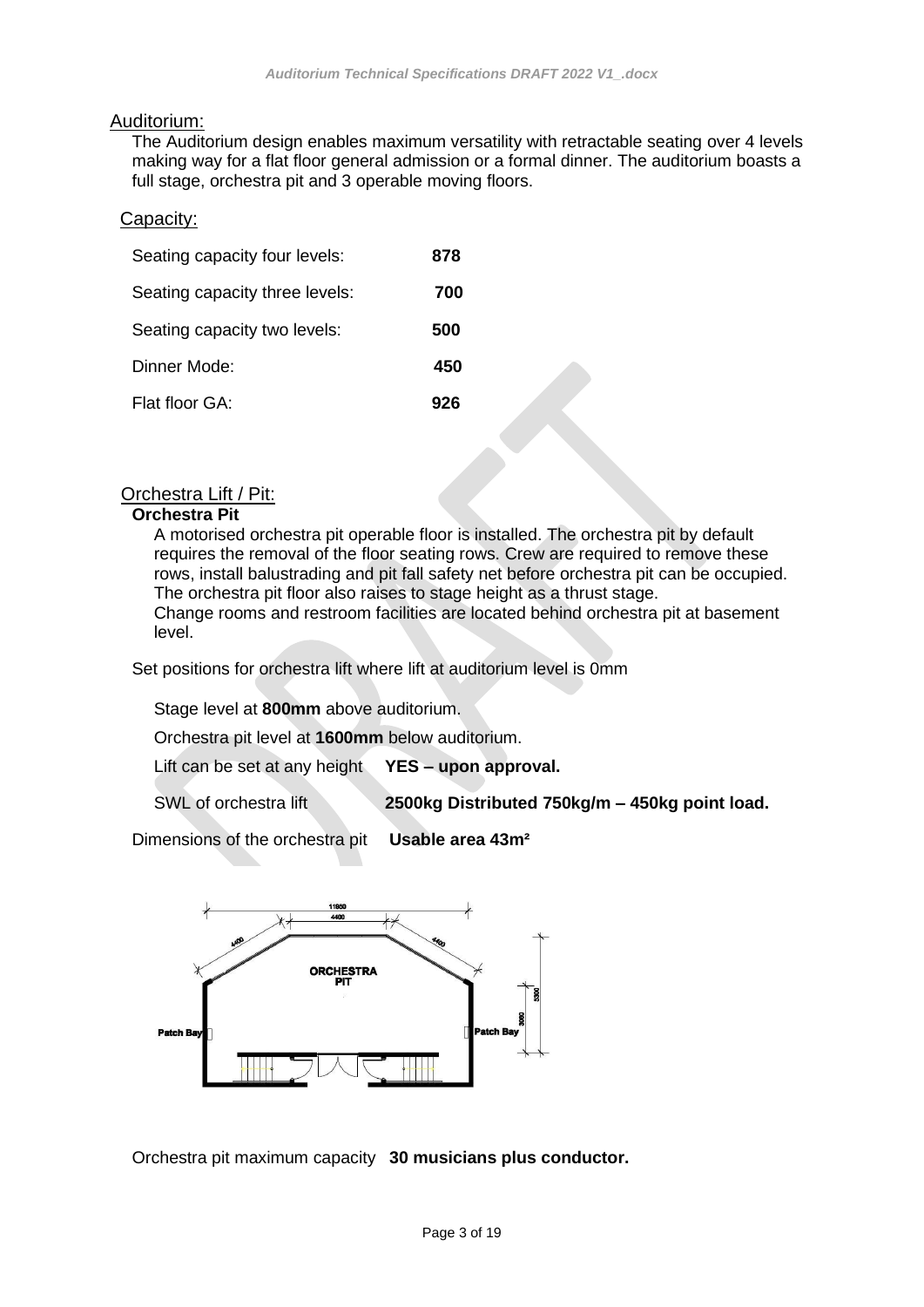#### Flying Facilities: **Fly System**

# **THE SHOALHAVEN ENTERTAINMENT CENTRE DOES NOT HAVE A FLY TOWER: PLEASE NOTE THE LIMITED DRIFT AVALIABLE**

A single purchase counterweight system operated from stage level stage right (OP). Lines in different depths of the stage are usually available for facilitating touring soft goods. Please refer to hanging plot for details.

#### **Fly System Details**

| <b>Operating Position</b> | OP at stage level.                                   |
|---------------------------|------------------------------------------------------|
| Total number of Lines     | 34                                                   |
| Panorama Lines            | Nil                                                  |
| <b>Batten Drift</b>       | 9600mm                                               |
| <b>Batten Type</b>        | 48mm O/D pipe                                        |
| <b>Batten Length</b>      | 18m                                                  |
| <b>Batten Extensions</b>  | 4 x 4m 48mm aluminium pipe extensions available      |
| <b>Batten Pick-ups</b>    | 6 Pickups, at 3m intervals starting 1.5m from centre |
| <b>Batten Point Load</b>  | 80kg                                                 |
| Batten W.L.L.             | 300 <sub>kg</sub>                                    |
| <b>Cradle Capacity</b>    | 300kg Refer to the Hanging Plot for details          |
| LX bars can be swung      | <b>NO</b>                                            |
| Fly bars can be swung     | <b>NO</b>                                            |

*SEE HANGING PLOT FOR LINE ALLOCATIONS AND FURTHER INFO*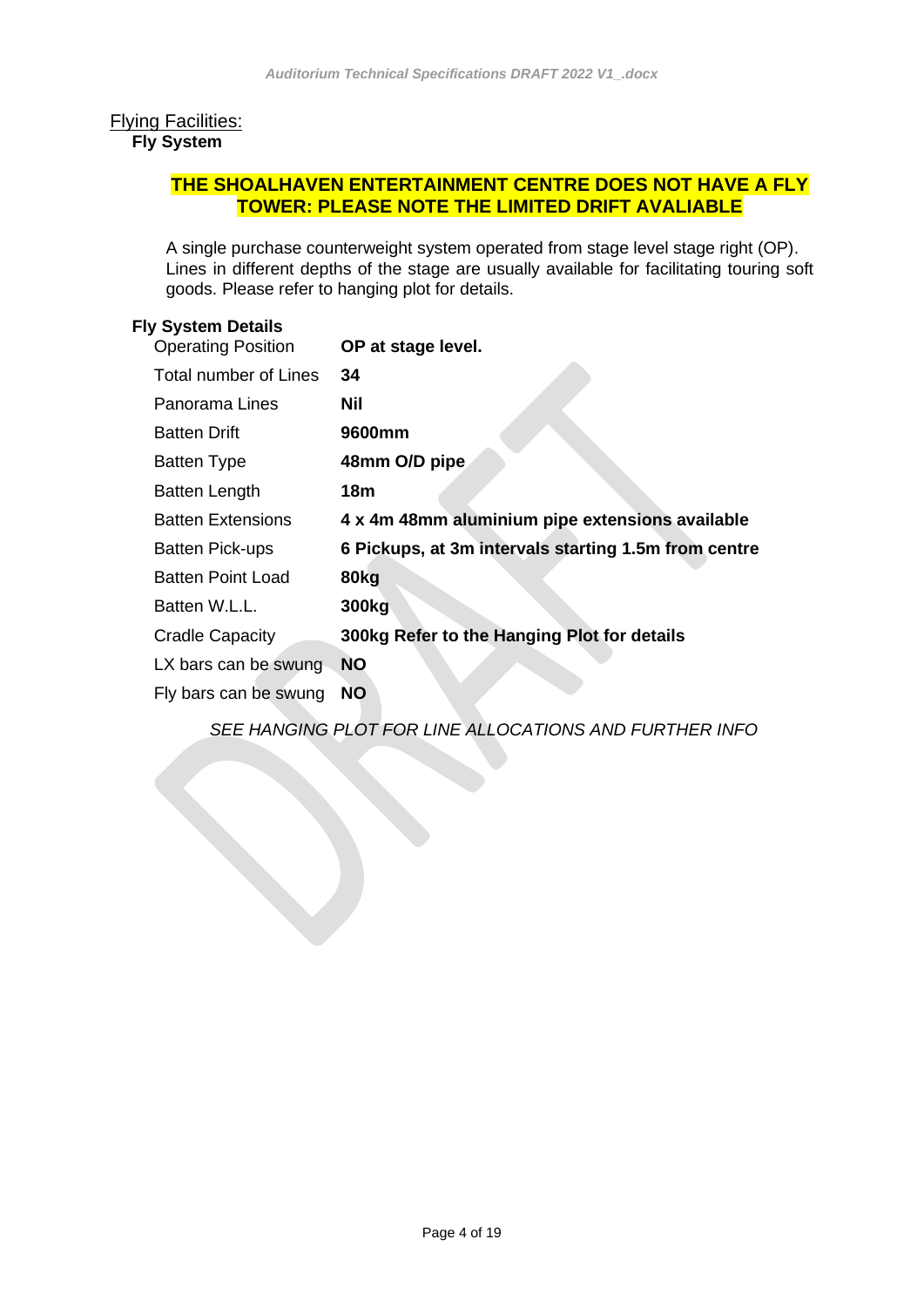# **Hanging Plot:**

*SL: Setting Line as indicated previously*

*Line Type: SP = Single purchase, DP = Double purchase, MW = Motor Winch, HW = Hand Winch, HL = Handline W.L.L.: Maximum distributed load including bar weight*

| Line #         | <b>Distance</b><br>from SL | Line<br><b>Type</b> | W.L.L             | <b>Venue Allocation</b> | <b>Intended Use</b><br>(hiring company use) |
|----------------|----------------------------|---------------------|-------------------|-------------------------|---------------------------------------------|
| 1              | 400mm                      | <b>SP</b>           | 300 <sub>kg</sub> | <b>House Curtain</b>    | Not Available for use                       |
| $\overline{2}$ | 600mm                      | <b>SP</b>           | 300kg             | <b>Border</b>           |                                             |
| 3              | 800mm                      | <b>SP</b>           | 300kg             |                         |                                             |
| 4              | 1100mm                     | <b>MW</b>           | 500 <sub>kg</sub> | LX1                     |                                             |
| 5              | 2100mm                     | <b>SP</b>           | 300kg             | Legs                    |                                             |
| 6              |                            |                     |                   | Uncommissioned          | Not Available for use                       |
| $\overline{7}$ | 2600mm                     | <b>SP</b>           | 300kg             | <b>Border</b>           |                                             |
| 8              | 3600mm                     | <b>SP</b>           | 300 <sub>kg</sub> | Legs                    |                                             |
| $\overline{9}$ |                            |                     |                   | Uncommissioned          | Not Available for use                       |
| 10             | 4100mm                     | <b>MW</b>           | 500kg             | LX2                     |                                             |
| 11             |                            |                     |                   | Uncommissioned          | Not Available for use                       |
| 12             |                            |                     |                   | Uncommissioned          | Not Available for use                       |
| 13             | 4700mm                     | <b>SP</b>           | 300kg             |                         |                                             |
| 14             | 5100mm                     | <b>SP</b>           | 300kg             |                         |                                             |
| 15             | 5500mm                     | <b>SP</b>           | 300kg             | <b>Mid Tabs</b>         | <b>Not Available for use</b>                |
| 16             | 6100mm                     | <b>SP</b>           | 300kg             | <b>Border</b>           |                                             |
| 17             | 6300mm                     | <b>SP</b>           | 300kg             |                         |                                             |
| 18             |                            |                     |                   | Uncommissioned          | Not Available for use                       |
| 19             | 6600mm                     | <b>MW</b>           | 500 <sub>kg</sub> | LX3                     |                                             |
| 20             |                            |                     |                   | Uncommissioned          | Not Available for use                       |
| 21             |                            |                     |                   | Uncommissioned          | Not Available for use                       |
| 22             | 7600mm                     | <b>SP</b>           | 300kg             | Legs                    |                                             |
| 23             | 7800mm                     | <b>SP</b>           | 300kg             | <b>Border</b>           |                                             |
| 24             | 8000mm                     | <b>SP</b>           | 300kg             |                         |                                             |
| 25             |                            |                     |                   | Uncommissioned          | Not Available for use                       |
| 26             |                            |                     |                   | Uncommissioned          | Not Available for use                       |
| 27             | 8700mm                     | <b>MW</b>           | 500 <sub>kg</sub> | LX4                     |                                             |
| 28             | 8900mm                     | <b>SP</b>           | 300 <sub>kg</sub> |                         |                                             |
| 29             | 9300mm                     | <b>SP</b>           | 300kg             |                         |                                             |
| 30             | 9500mm                     | <b>SP</b>           | 300kg             |                         |                                             |
| 31             | 9900mm                     | <b>SP</b>           | 300kg             |                         |                                             |
| 32             | 10200mm                    | <b>SP</b>           | 300 <sub>kg</sub> | <b>Upstage Tabs</b>     | Not Available for use                       |
| 33             | 10500mm                    | <b>SP</b>           | 300 <sub>kg</sub> | Cyclorama               | Not Available for use                       |
| 34             | 10700mm                    | <b>SP</b>           | 300kg             | <b>Screen Storage</b>   |                                             |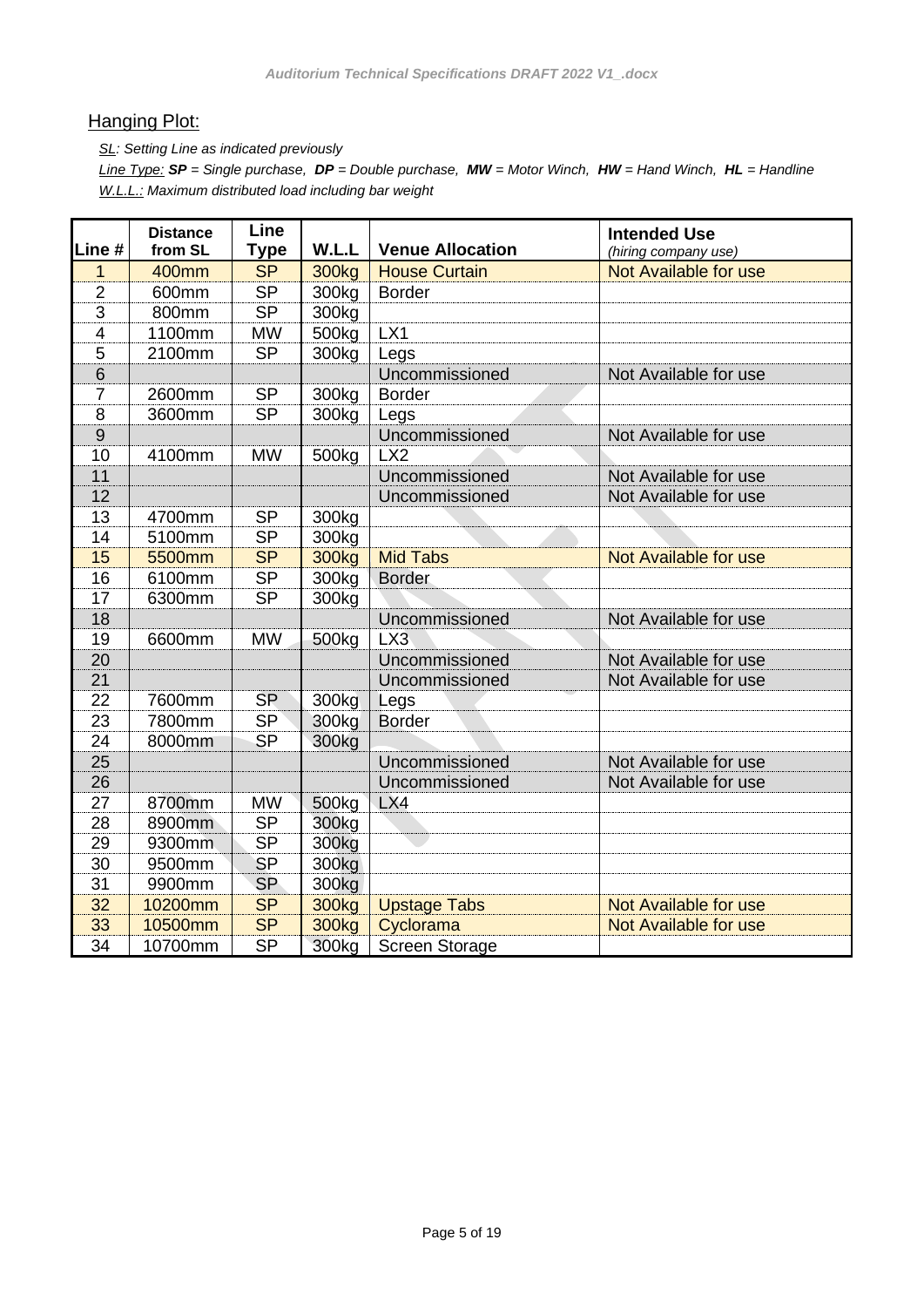# Drapery:

| *Type                | <b>Material</b>   | Colour                 | <b>Width</b>     | Height | Quantity |
|----------------------|-------------------|------------------------|------------------|--------|----------|
| <b>House Curtain</b> | 100%<br>Polyester | <b>Bordeuax Velvet</b> | 10000mm   8000mm |        |          |
| <b>Borders</b>       | 100% Wool         | <b>Black</b>           | 19000mm   3000mm |        |          |
| Legs                 | 100% Wool         | <b>Black</b>           | 4000mm           | 8000mm |          |
| Tabs / Smother       | 100% Wool         | <b>Black</b>           | 10000mm          | 9000mm |          |
| Cyclorama            |                   | White                  |                  |        |          |
|                      |                   |                        |                  |        |          |

#### Access Equipment:

### **Elevated Work Platform**

Genie GR20 self-propelled vertical lift

Maximum reach is **6.0m (19.9ft) platform height** Maximum WLL is **159kg**

Snorkel UL32 push around vertical lift

Maximum reach is **9.75m (32ft) working height** Maximum WLL is **136kg**

#### EWP Restrictions

All EWP are restricted to the confines of the building. All operators must have appropriate operating accreditation. Working at Heights permit must be filled out as per Risk Assessment

#### Ladders

- Aluminium Extension Ladders: 4.2m 7.78m, 150kg
- Aluminium Step ladder: 4.5m, 150kg capacity
- Fibreglass Step ladder: 3.6m, 150kg capacity
- Fibreglass Step/extension ladder: 2.4m-4.11m, 150kg capacity

#### Additional Rigging Notes

- All Rigging points installed must be approved prior to bump in by in house Riggers.
- RB1: Grid beams over stage, upstage of Proscenium Beams at 3m centres running up and down stage 11700mm above stage surface. Maximum capacity 235 kg/m including flying system.
- HB2: Beams above fore stage at right angles to proscenium at 3m centres WLL - 1500kg each
- Electric Pile winches: WLL additional to bar 500kg
- Roof Trusses: Above Auditorium The bottom chord of each truss is rated for a one only point load of 1000kg.
- Only House personnel can operate Fly System
- Touring LX requiring Fly lines must submit an LX plot and hanging plot 4 weeks prior to event date.
- All Battens are 48mm OD pipe.
- Rigging point plan available upon request.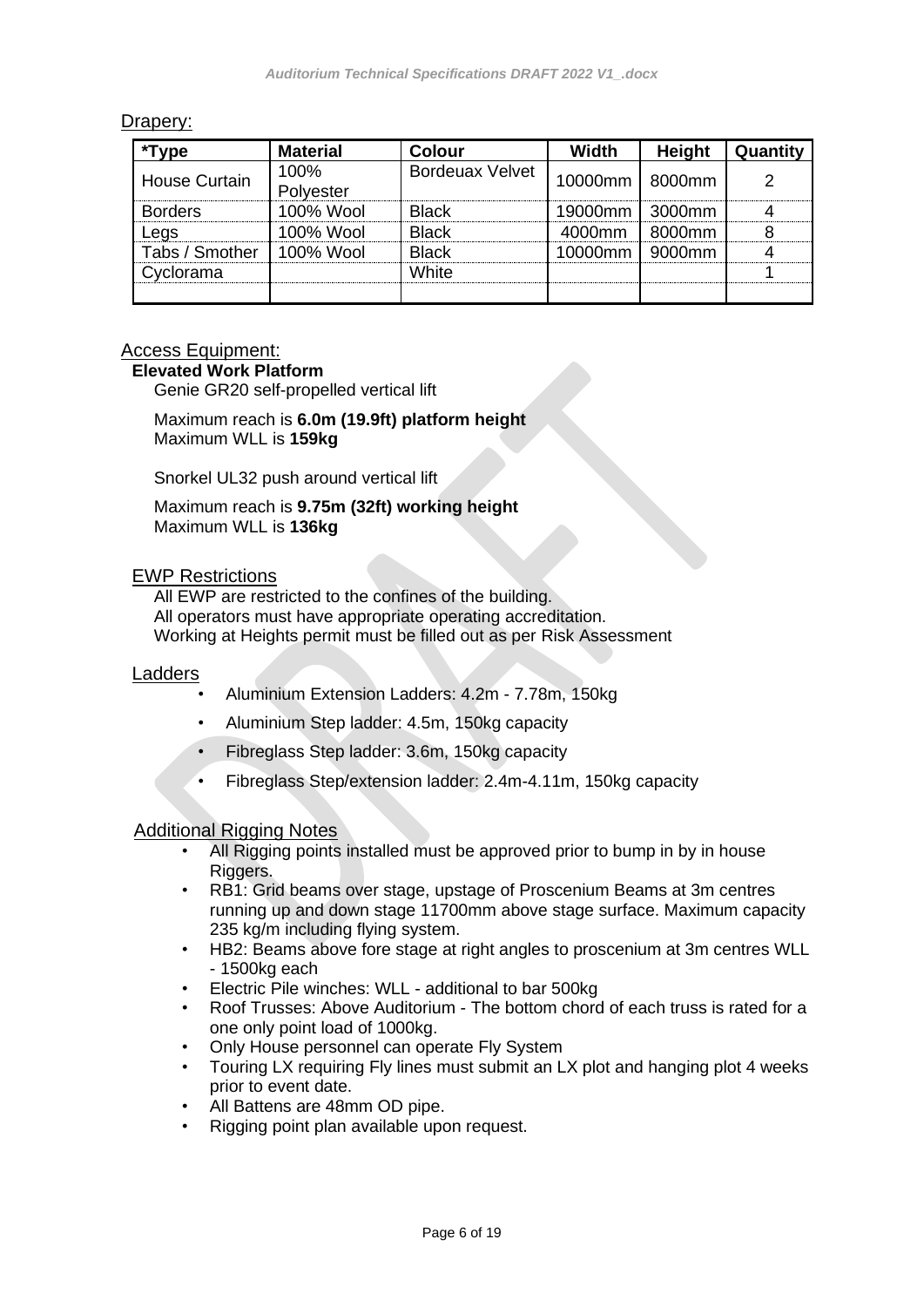#### **Staging Units:**

Foldout Riser x2, 1.8m x 2.4m

300mm beartrap riser x7, 1m x 2m

600mm beartrap riser x7, 1m x 2m

900mm beartrap riser x7, 1m x 2m

Stairs and rails to suit above heights

Stage stair covers

#### **Safety Curtain:**

Safety Curtain installed **YES** Safety Curtain must be unobstructed at all times **YES** Thickness of Fire Curtain **25mm leading edge – Stobitch Fabric** Distance from setting line **Fire curtain line is SL.**  *Note: Measurement is to the downstage edge of the Fire Curtain.*

#### **Staging Notes:**

All flown items must be rigged with rated equipment with minimum 6mm FSWR and is subject to approval by venue

Access to fly galleries and catwalks is restricted to venue staff. Visitors must be accompanied by venue staff whilst in these areas.

Limited rigging gear available onsite.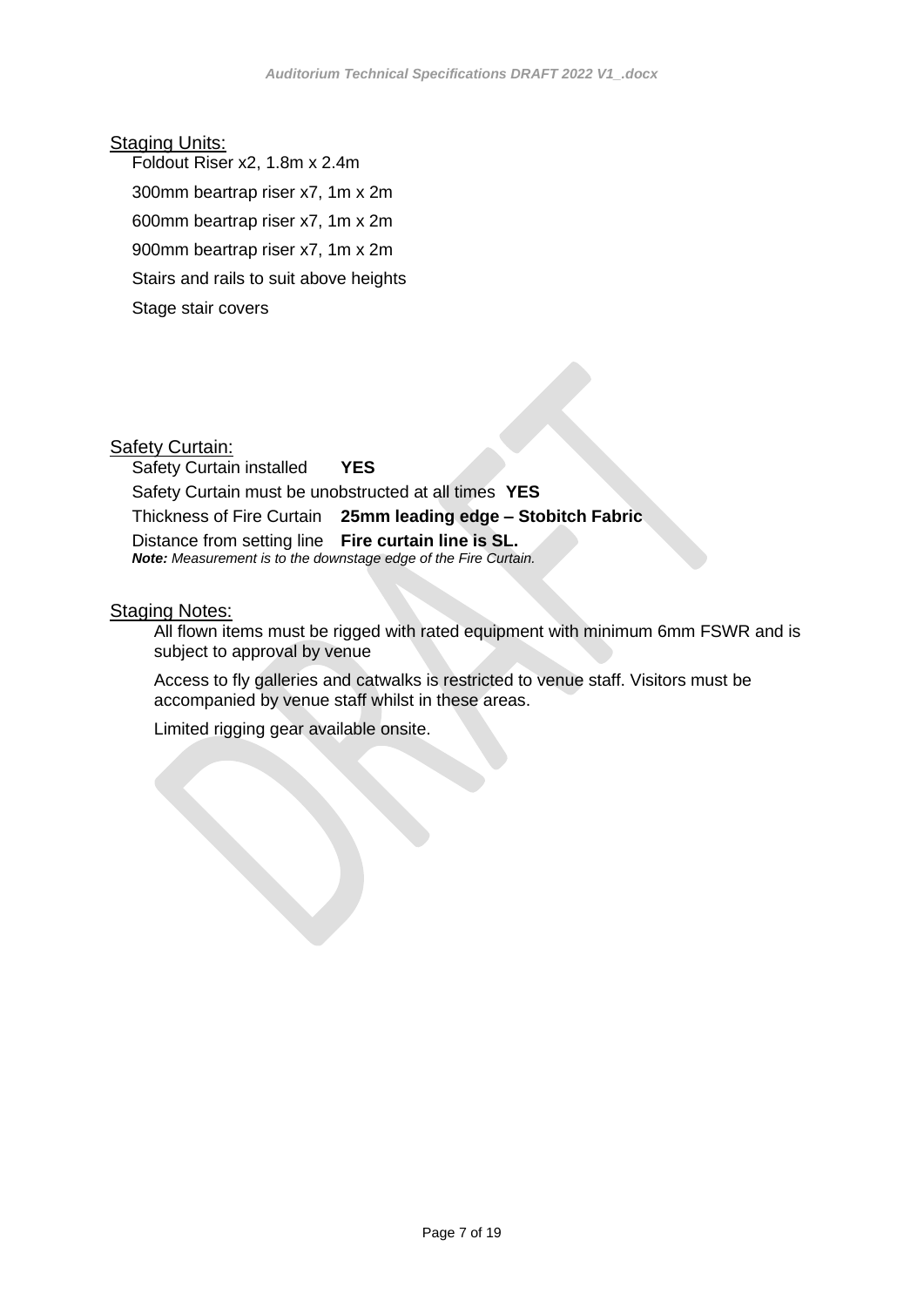# Loading Dock:

#### **Access**

Loading Dock 1. Entry via Southern carpark off Graham St. Reverse into loading dock Flat load through loading dock to stage.



Loading Dock Height **900mm**



#### **Restrictions / Obstructions**

Vehicles over 11m please contact venue min 48hours prior to arrival. Traffic restrictions must be organised to allow vehicle to safely access the loading dock.

Trucks may remain parked in loading dock for the scheduled contract duration, unless advised by venue. Loading dock is at stage level.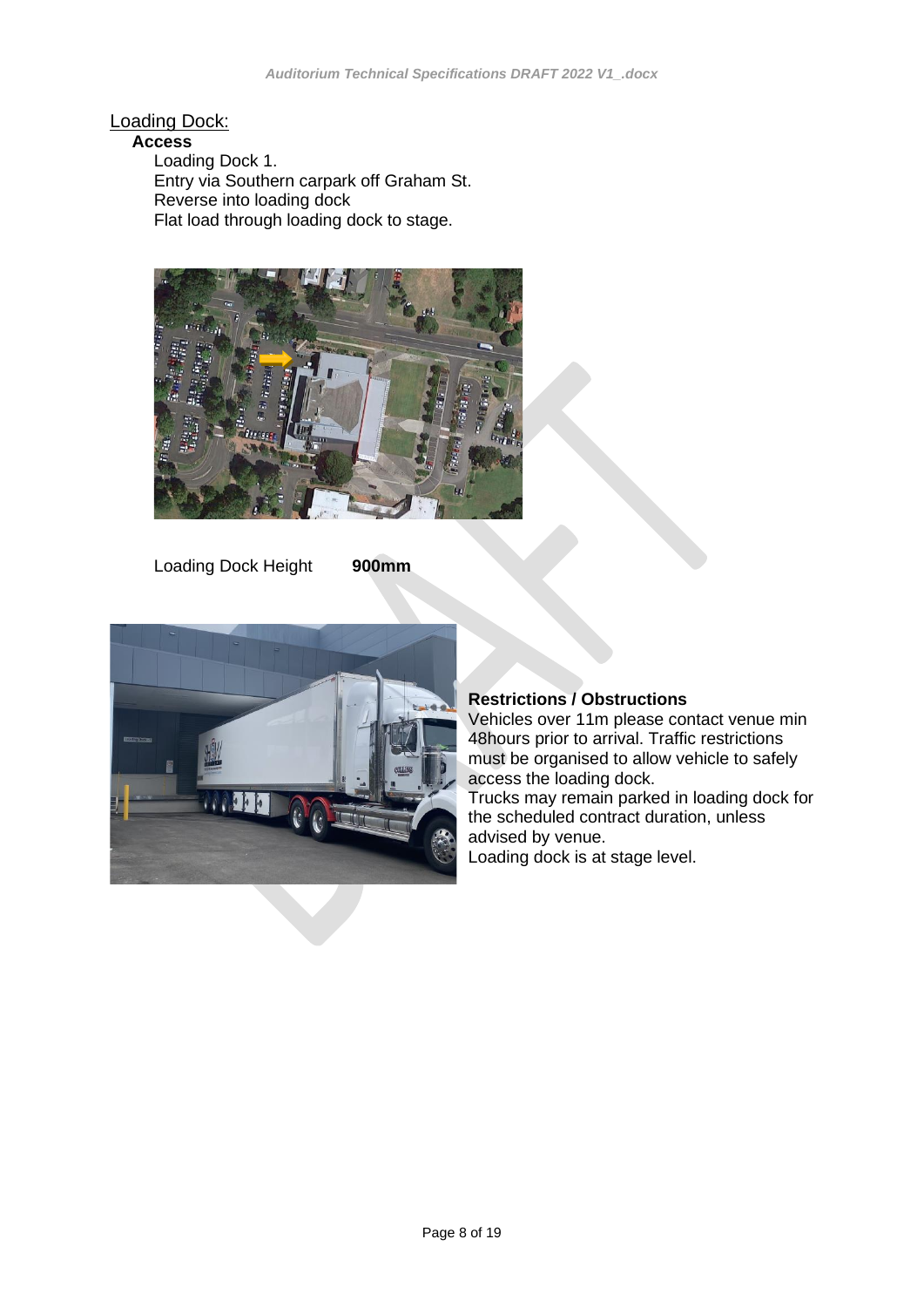# **LIGHTING**

.

Control:<br>Lighting desk

**GrandMA3 Compact XT** 

**LSC Clarity LX300**

| Control channels | GrandMA - 4096ch                                                                                                     |
|------------------|----------------------------------------------------------------------------------------------------------------------|
|                  | LSC Clarity - 2048ch                                                                                                 |
| Signal output    | DMX-512, Artnet, sCANnet<br>Universe A - Dimmers<br>Universe B - FOH<br>Universe C - Stage 1<br>Universe D - Stage 2 |
|                  | Universe E - House LX                                                                                                |

Signal distribution **5 Pin XLR, Ethernet Node**

| Dimmer Racks:<br><b>Total Dimmers</b>                     |                            | 144ch + mobile units                                                                                 |
|-----------------------------------------------------------|----------------------------|------------------------------------------------------------------------------------------------------|
| <b>Dimmer Locations</b>                                   |                            | Dimmer Room - Western Tech Corridor L4<br><b>Mobile 12ch Dimmer Rack</b><br><b>Mobile 1ch Dimmer</b> |
| 2.4Kw Dimmer Racks<br>Total dimmers @ 2.4kw per dimmer    |                            | <b>Bytecraft Solution 12</b><br>132                                                                  |
| <b>5Kw Dimmer Racks</b><br>Total dimmers @ 5kw per dimmer |                            | <b>Bytecraft Solution 6</b><br>12                                                                    |
| House Lights:<br>Independant control                      |                            | YES – Controlled only at following locations.                                                        |
| Control positions                                         | LX Bio<br><b>Sound Bio</b> | DS PS - Adjacent SM Desk                                                                             |
| Fade time adjustable                                      | No                         |                                                                                                      |

Presets **Theatre Mode - Cabaret Mode -**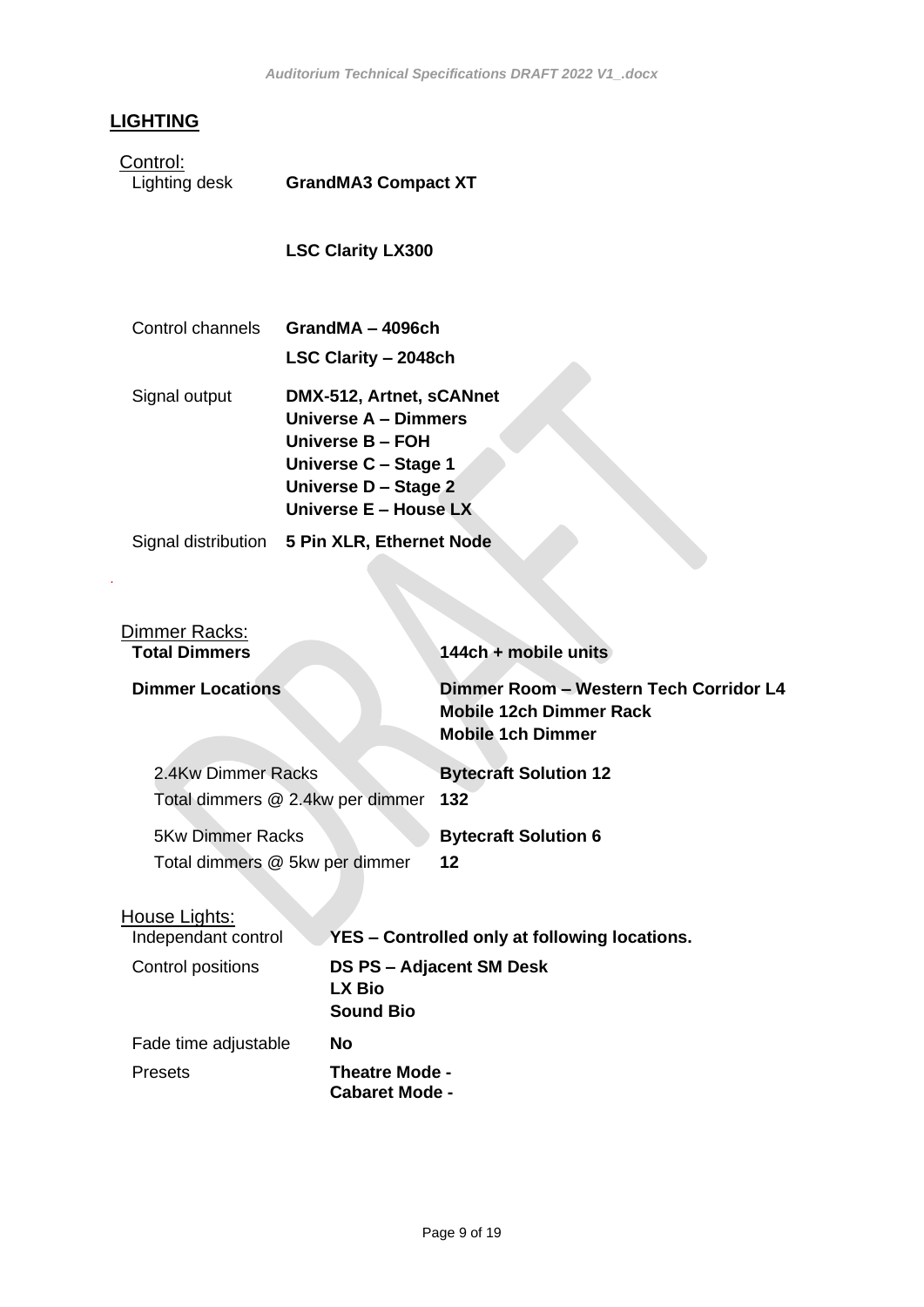# Stage Luminare:

| <b>Profiles</b> |                |       |                                                     |                   |       |
|-----------------|----------------|-------|-----------------------------------------------------|-------------------|-------|
| <b>Make</b>     | <b>Model</b>   | Angle | <b>Detail / Accessories</b>                         | Watt              | Total |
| Prolights       | $CT+$          |       |                                                     |                   | 32    |
| Selecon         | <b>Pacific</b> | 12/28 | (?) M Size Gobo Holder, (?)<br>Iris, (?) Gel Holder | 1000 <sub>w</sub> | 19    |
| Selecon         | <b>Pacific</b> | 23/50 | (?) B Size Gobo Holder, Iris,<br>Gel Holder         | 1000 <sub>w</sub> | 16    |
| Selecon         | Pacific        | 5/12  | Gel Holder                                          | 1000 <sub>w</sub> | 10    |

#### **Fresnel's**

| Make    | Model   | <b>Detail / Accessories</b> | Watt              | Total |
|---------|---------|-----------------------------|-------------------|-------|
| Selecon | Rama HP | (44) Barndoors              | 1200 <sub>w</sub> |       |
| Selecon | Arena   | (14) Barndoors              | 2000 <sub>w</sub> |       |
|         |         |                             |                   |       |
|         |         |                             |                   |       |

#### **Par Cans**

| <b>Make</b>    | Model                        | Angle   | Detail / Accessories | Watt | Total |
|----------------|------------------------------|---------|----------------------|------|-------|
| Kupo           | Multipar                     | Various |                      | 575w | 16    |
| ShowPro        | <b>Fusion Par</b><br>HEX12HX |         |                      |      |       |
| <b>ProShop</b> | Quad 7 LED Par               |         |                      |      | ın    |

# **Wash**

| <b>Make</b> | Model       | <b>Detail / Accessories</b> | Watt    | `otal |
|-------------|-------------|-----------------------------|---------|-------|
| selecon     | Aurora 4Way |                             | 4x1200w |       |
|             |             |                             |         |       |
|             |             |                             |         |       |
|             |             |                             |         |       |

#### **Movers**

| Make        | <b>Model</b>      | <b>Control</b><br><b>Channels</b> | <b>Detail / Accessories</b> | <b>Watt</b> | Total |
|-------------|-------------------|-----------------------------------|-----------------------------|-------------|-------|
| Avrton      | <b>Diablo</b>     | 35                                |                             |             |       |
| Silver Star | <b>Pluto 4000</b> |                                   |                             |             |       |

Followspots:

| <b>Make</b>           | <b>Model</b> | Anale | <b>Detail / Accessories</b> | Watt       | ⊺otaı |
|-----------------------|--------------|-------|-----------------------------|------------|-------|
| Selecon<br><b>Rua</b> |              |       | 6 way colour selector       | <b>200</b> |       |
|                       |              |       |                             |            |       |

# Additional Lighting:

| <b>Item</b>        | Make    | <b>Model</b>    | <b>Detail / Accessories</b> | Watt | ™otal |
|--------------------|---------|-----------------|-----------------------------|------|-------|
| <b>Martin Rush</b> | Martin  | MH <sub>6</sub> |                             |      |       |
| Intimidator        | Chauvet | spot<br>LED.    |                             |      |       |
|                    |         |                 |                             |      |       |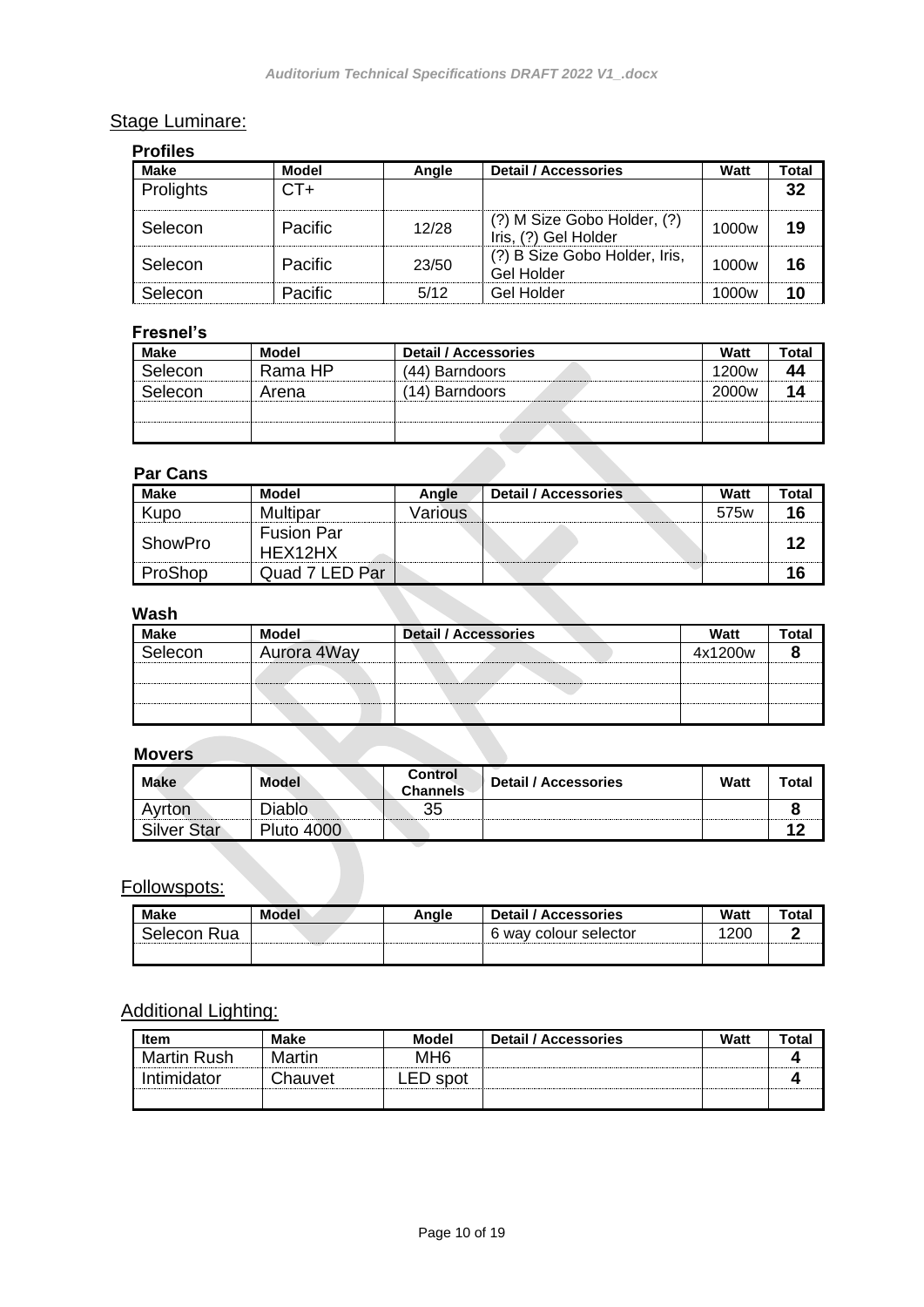#### Patching:

| Location | Quantity | Numbering $(PS~to~OP)$ | <b>Detail / Accessories</b> |
|----------|----------|------------------------|-----------------------------|
|          |          |                        |                             |
|          |          |                        |                             |
|          |          |                        |                             |
|          |          |                        |                             |
|          |          |                        |                             |
|          |          |                        |                             |
|          |          |                        |                             |

#### Power:

#### **3 Phase Outlets**

- (1) DSPS Patch Panel, 32A, Audio Only
- (1) USPS Patch Panel, 32A,
- (1) PS Fly Gallery Patch Panel, 32A
- (2) PS Green Temp, 32A, Audio Only
- (1) DSOP Patch Panel, 32A
- (1) USOP Patch Panel, 32A
- (1) OP Fly Gallery Patch Panel, 32A

#### **Temp Power**

Located PS are (2) 100A temp power supplies. One designated Green (audio only) and one designated LX/VX. These are independent feeds that need to be lugged by a qualified electrician. **NO** user outlets are provided. Please contact the Technical Coordinator for further details.

#### Cabling:

#### **240v Extension Cable**

A stock of 240v 10a cable is available in lengths 0.5m, 1m, 2m, 5m, 10m, and 20m. Minimal 15a cabling available.

#### **Looms**

- (4) 20m 4-way Weilands
- (4) 4-way Weiland Header
- (4) 4-way Weiland Tails

#### **3 phase Extensions**

- (1) 20m 32a Clipsal 56 series extension
- (2) 10m 32a Clipsal 56 Series extensions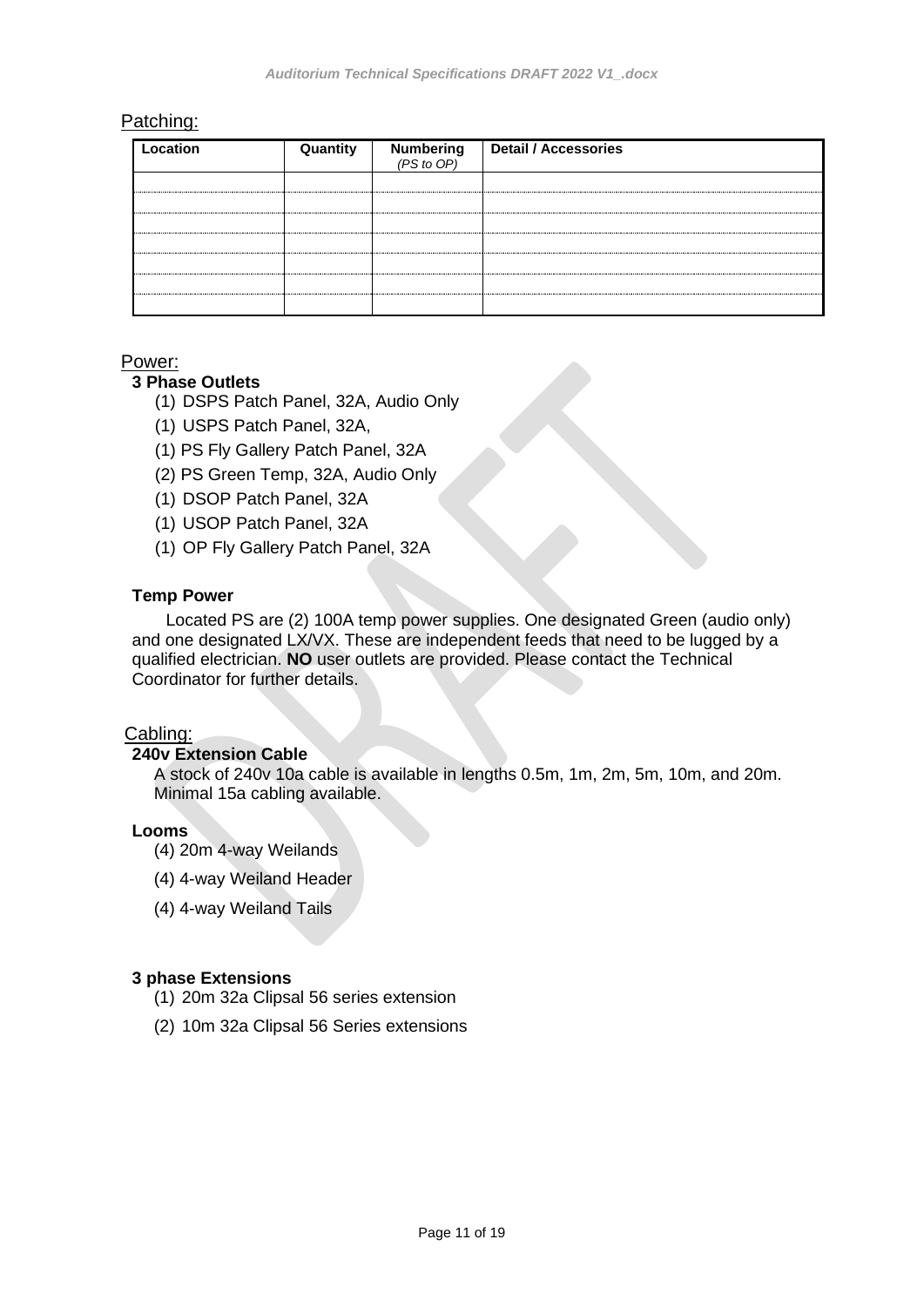# **AUDIO**

#### Control Positions:

#### **Control Room**

The audio bio is located at the rear of the auditorium stage left. It is off axis and has sliding glass windows. This is a dedicated position when used but is NOT the default operating position.

#### **Auditorium**

Centre mix position is located within the auditorium space in the centre of rows L and M. These seats (12) are on a permanent hold unless otherwise organised as this is the default operating position. Relocation from this position may in cure additional fees.

#### **Monitors**

When requested in advance monitors can be operated from side stage PS from a dedicated monitor console. Please contact Technical Coordinator for details. Analogue (48ch) and Digital Dante (64ch) split available. Where more than 8 sends are required this becomes default.

#### **Other**

For rehearsal and minimal audio requirements a small audio console can be located side stage PS.

iPad control is available for all digital consoles upon request.

#### Control & Amplification:

#### **Primary Mixer**

Yamaha CL5, 72 Channel, 8 Stereo, 24 Mix Bus, 8 Matrix (2) Yamaha Rio3224 Stage Rack Yamaha Ri8 Input Rack (located centre mix drive) Yamaha Ro8 Output Rack

#### **Secondary Mixer/Monitor Mixer**

Yamaha M7CL-48, 48 Channel, 4 Stereo, 16 Mix Bus, 8 Matrix

#### **Amplifiers**

(7) L'Acoustic, LA4X Amplified Controller, 4 Channel, 4 x 1000 W @ 4 or 8 ohms (2) L'Acoustic, LA12X Amplified Controller, 4 Channel, 4 x 2600 W @ 4 ohms

#### **EQ**

L'Acoustic P1, LA Network Manager, Windows Surface PC Klark Tecknik DN360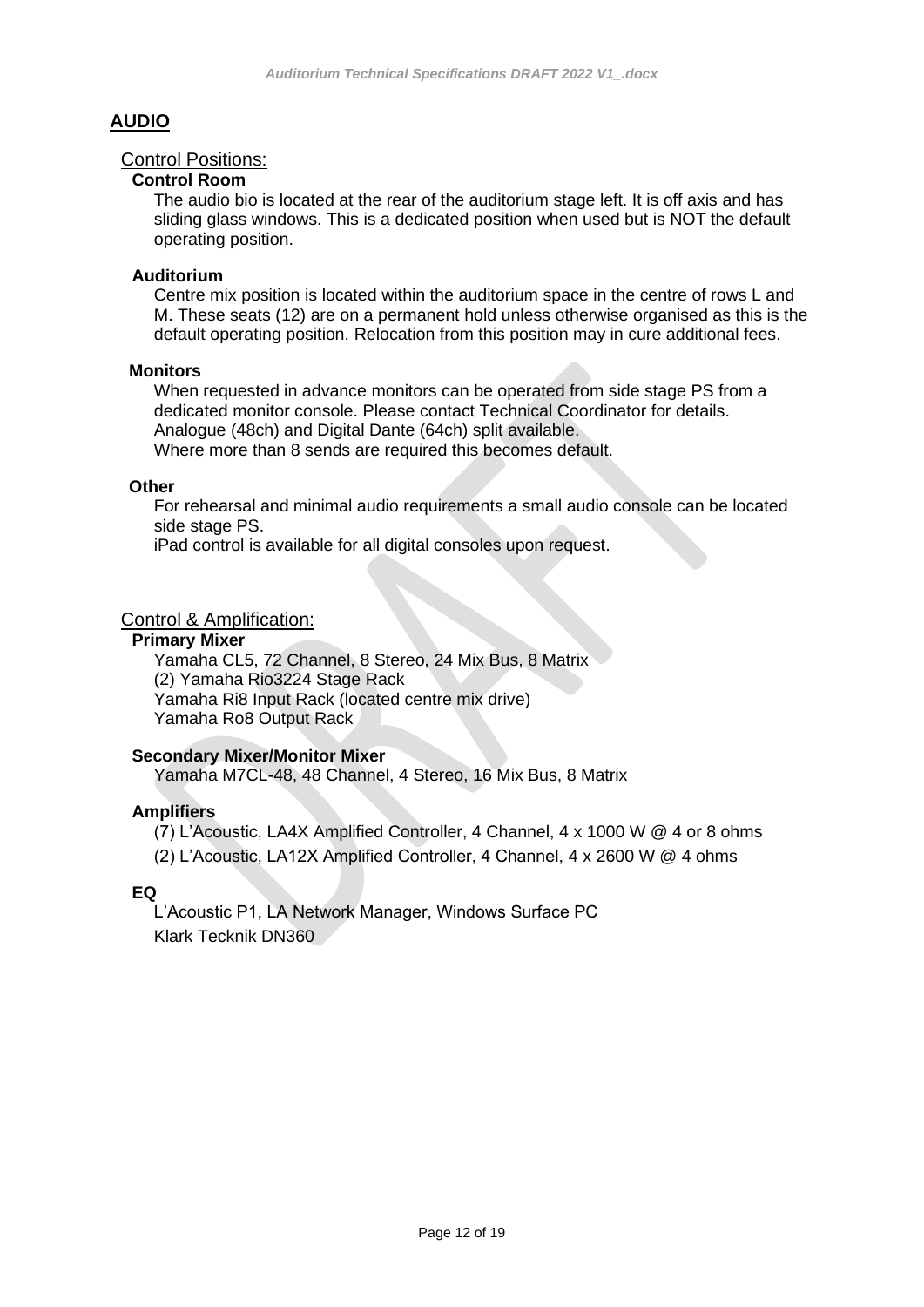# Speakers:

# **FOH Speakers**

- (8) L'Acoustic Kara II, FOH Left
- (3) L'Acoustic SB18, SUB Left
- (8) L'Acoustic Kara II, FOH Right
- (3) L'Acoustic SB18, SUB Right
- (4) L'Acoustic Kara II Centre Fill
- (2) L'Acoustic SB18, Ground SUB Left
- (2) L'Acoustic SB18, Ground SUB Right
- (6) L'Acoustic X8, Front Lip Fill
- (2) L'Acoustic A10 Focus, Delay Left
- (2) L'Acoustic A10 Focus, Delay Right

#### **Foldback**

- (16) L'Acoustic 112P
- (2) L'Acoustic SP15P
- (4) QSC KW121, 1000 W
- (4) QSC KSUB, 1000 W

#### Playback:

| <b>Item</b>      | Make  | <b>Model</b>   | <b>Detail</b>                 | ' ota |
|------------------|-------|----------------|-------------------------------|-------|
| <b>CD Player</b> | Denon | <b>DN-C653</b> | <b>Professional CD Player</b> |       |
| MacBook Pro      | Apple |                | Macbook Pro with Qlab         |       |

## Microphones:

| <b>Make</b> | <b>Model</b>        | <b>Detail / Accessories</b> | Use | Total |
|-------------|---------------------|-----------------------------|-----|-------|
| Shure       | <b>SM58</b>         |                             |     |       |
| Shure       | <b>SM57</b>         |                             |     | 49    |
| Shure       | Beta <sub>52a</sub> |                             |     |       |
| Shure       | Beta91a             |                             |     |       |
| Shure       | <b>SM81</b>         |                             |     |       |
| Shure       | <b>SM94</b>         |                             |     |       |
| Additional  | Various             | Available upon request      |     |       |

# Accessories:

| Item                     | Model               | <b>Detail / Accessories</b> | Total |
|--------------------------|---------------------|-----------------------------|-------|
|                          | Tall Boom           |                             |       |
|                          | Short Boom          |                             |       |
|                          | Tall Chrome Boom    |                             |       |
|                          | <b>Short Chrome</b> |                             |       |
|                          | <b>Boom</b>         |                             |       |
|                          | Round Base          |                             |       |
| Active DI                | Radial Pro48        |                             |       |
| <b>Stereo Passive DI</b> | <b>Radial ProD2</b> |                             |       |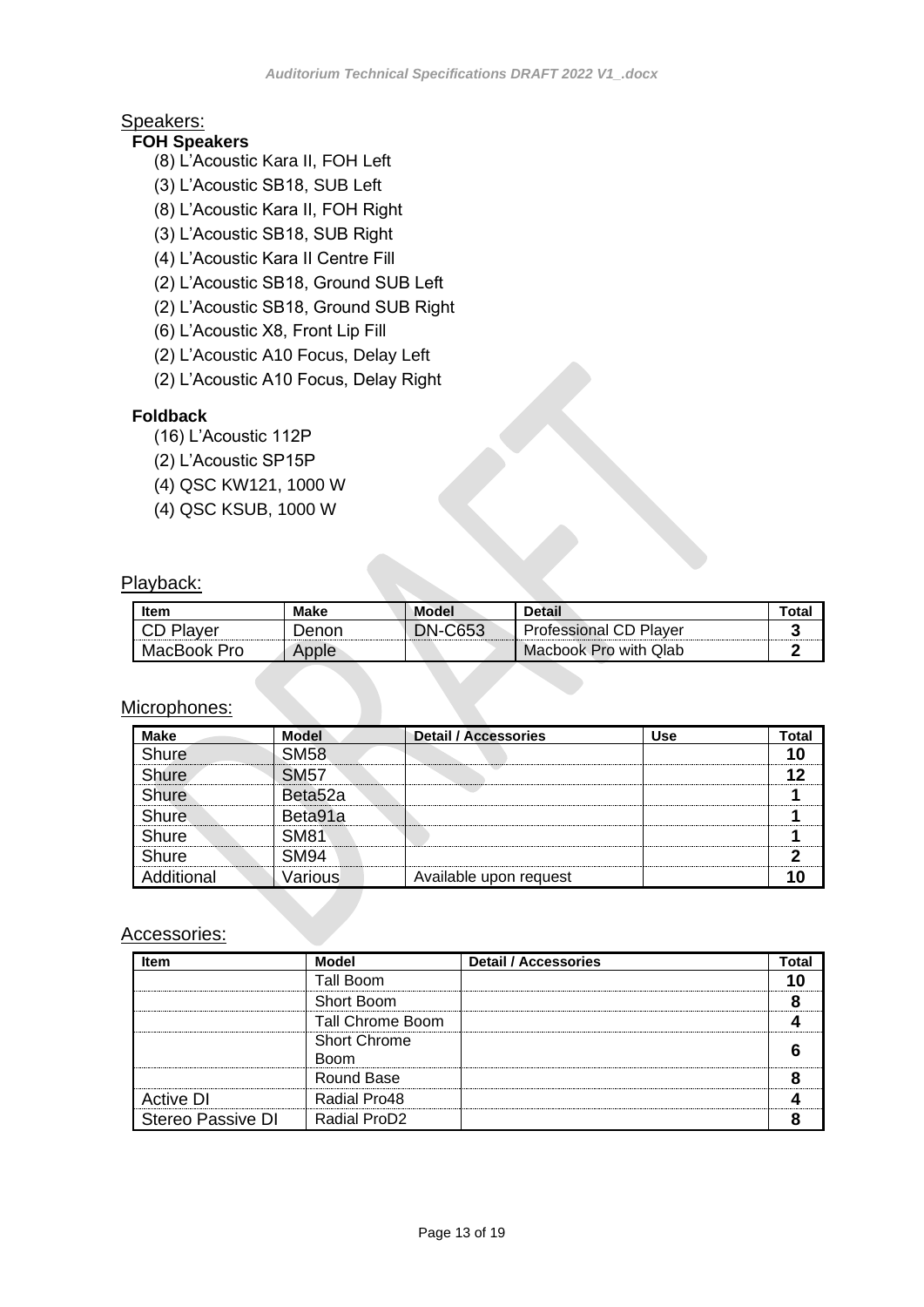# Cabling:

#### **Audio Cable**

A stock of audio XLR in lengths 0.5m, 1m, 3m, 5m, 7m, 10m, 15m, 20m, are available The venue has a vast array of patch, conversion or splitter cables to suit most applications.

All cable is tested and in working order.

A stock of quality Cat6 cable for digital audio distribution is available.

#### **Multicore**

- (1) 20m 27 Way Stage drop, 24 sends, 3 Returns
- (1) 15m 12 Way Stage drop, 8 send, 4 Returns
- (2) 15m 8 Way Stage drop, 8 send

#### Audio Notes:

FOH PA trim height is not adjustable. This is dead hung.

Default Mix position is Centre Mix position within the Auditorium.

SPL logging and monitoring is used during all performances.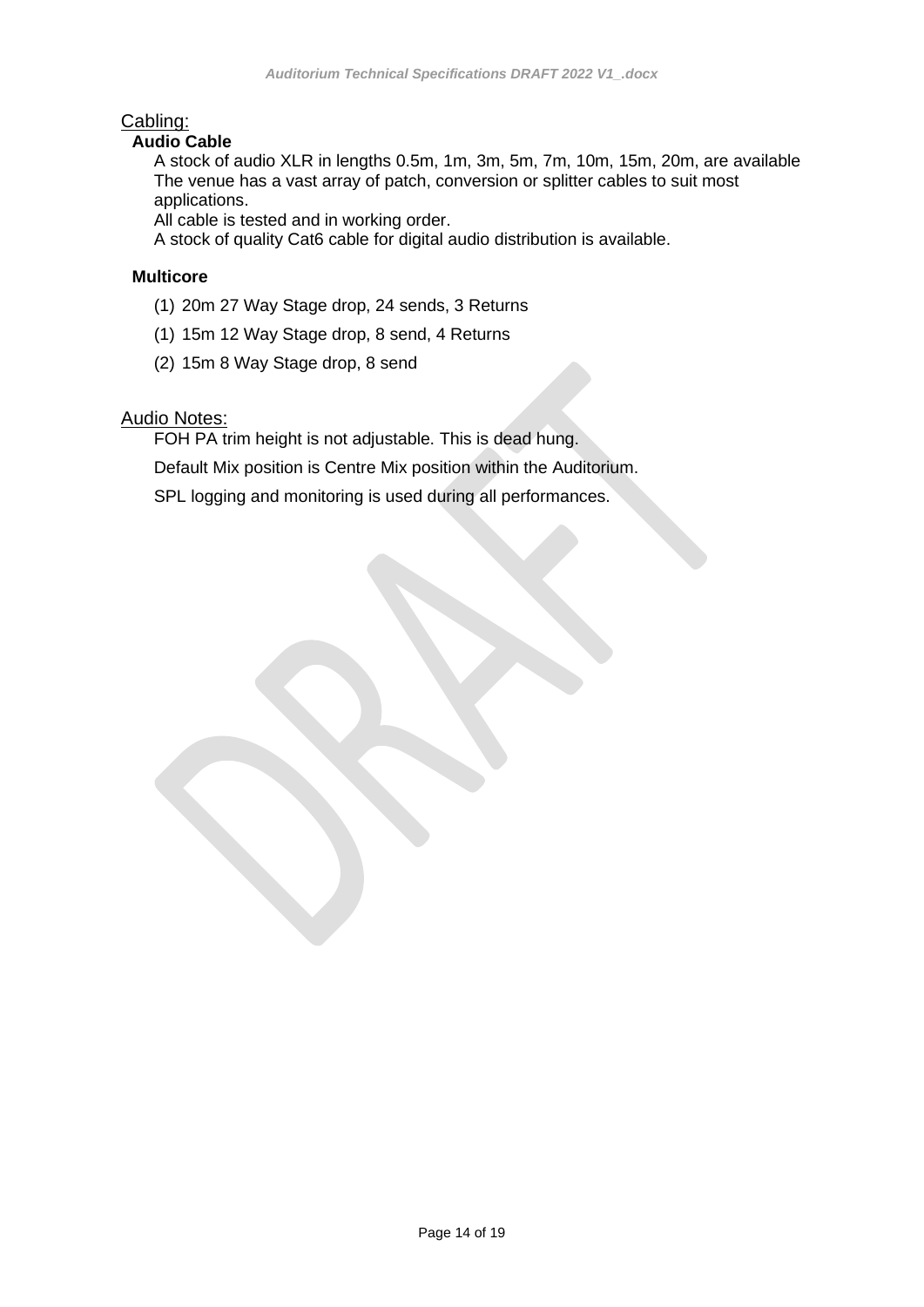# **AUDIO VISUAL**

#### Control:

#### **Atem Mini Pro ISO**

#### **Atem TV Studio**

Default control location is side stage PS next to SM desk. Please contact Tech Coordinator for other location as patch limitations exist.

#### Projectors:

| $T$ vpe    | <b>Model</b>    | <b>Detail / Accessories</b>             | Гоtal |
|------------|-----------------|-----------------------------------------|-------|
|            | EB-             | LED/Laser - 15000 Lumens - Ultra Short, |       |
| Epson      | <b>L1755UNL</b> | Wide and Long throw lenses available    |       |
| Sony       | VPL-FX52        |                                         |       |
|            | NP-             |                                         |       |
| <b>NEC</b> | <b>PA622UG</b>  |                                         |       |

#### Screens:

#### **Projection Screen**

Stumpfl Fast fold. Rear and Front Surfaces. Rigged Line 17 for Rear Project.

Screen dimensions **6m x 3.0m or 3.0m x 2.4m**

#### **Additional Screens**

Rear Cyclorama, mounted 80" LCD, Mounted 65' LCD

#### **Projector Rigging Points:**

US Centre wall on custom mount for Rear Project Auditorium Stage Screen half stage. DS Centre on Bar 3 for projection on to Cyc.

For mounting options elsewhere in auditorium please contact Technical Coordinator.

#### Cabling:

A stock of SDI, HDMI and Cat6 cabling is available in various lengths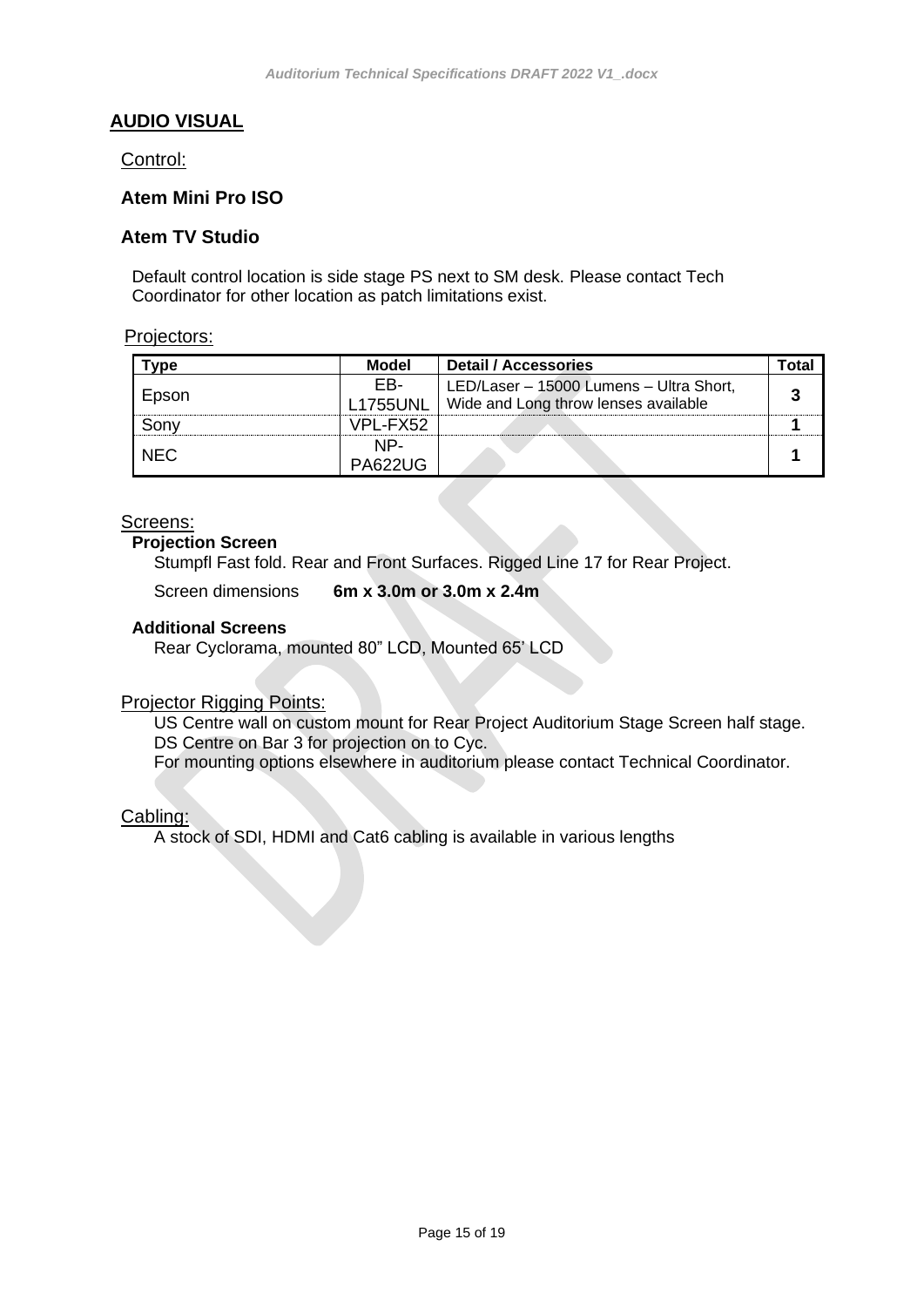# **BACKSTAGE**

#### Communications:

#### **Stage Managers Desk**

Located downstage prompt corner. Comms, Paging, Stage Monitor and Light available. On wheels but with limited movement. Clear view to stage via first Leg.

# **Talkback**

| Master Unit        | <b>Clearcom Freespeak II, Jands Ezicom</b>                        |
|--------------------|-------------------------------------------------------------------|
| Total sub stations | 8                                                                 |
| Total headsets     | 10                                                                |
|                    | Radio Units In-house 2 Freespeak wireless beltpacks. 2 way radios |
|                    | Talkback patching located at: DSPS - SM Desk                      |
|                    | <b>USPS -</b>                                                     |
|                    | <b>DSOP-</b>                                                      |
|                    | USOP-                                                             |
|                    | LX Bio                                                            |
|                    | AX - Centre Mix/Bio                                               |
|                    | Followspot x 2 – FOH Bridge 3                                     |
|                    | Orchestra pit & rehearsal room                                    |

#### **Paging / Show relay**

Paging to the dressing rooms is available from the stage managers desk. Show relay is distributed to all dressing rooms and green room. Each room has an individual volume control.

#### **Stage Monitor**

TV monitors are located SM, Green room and all Dressing Rooms

#### **Q Light System**

In house Q light system available **NO**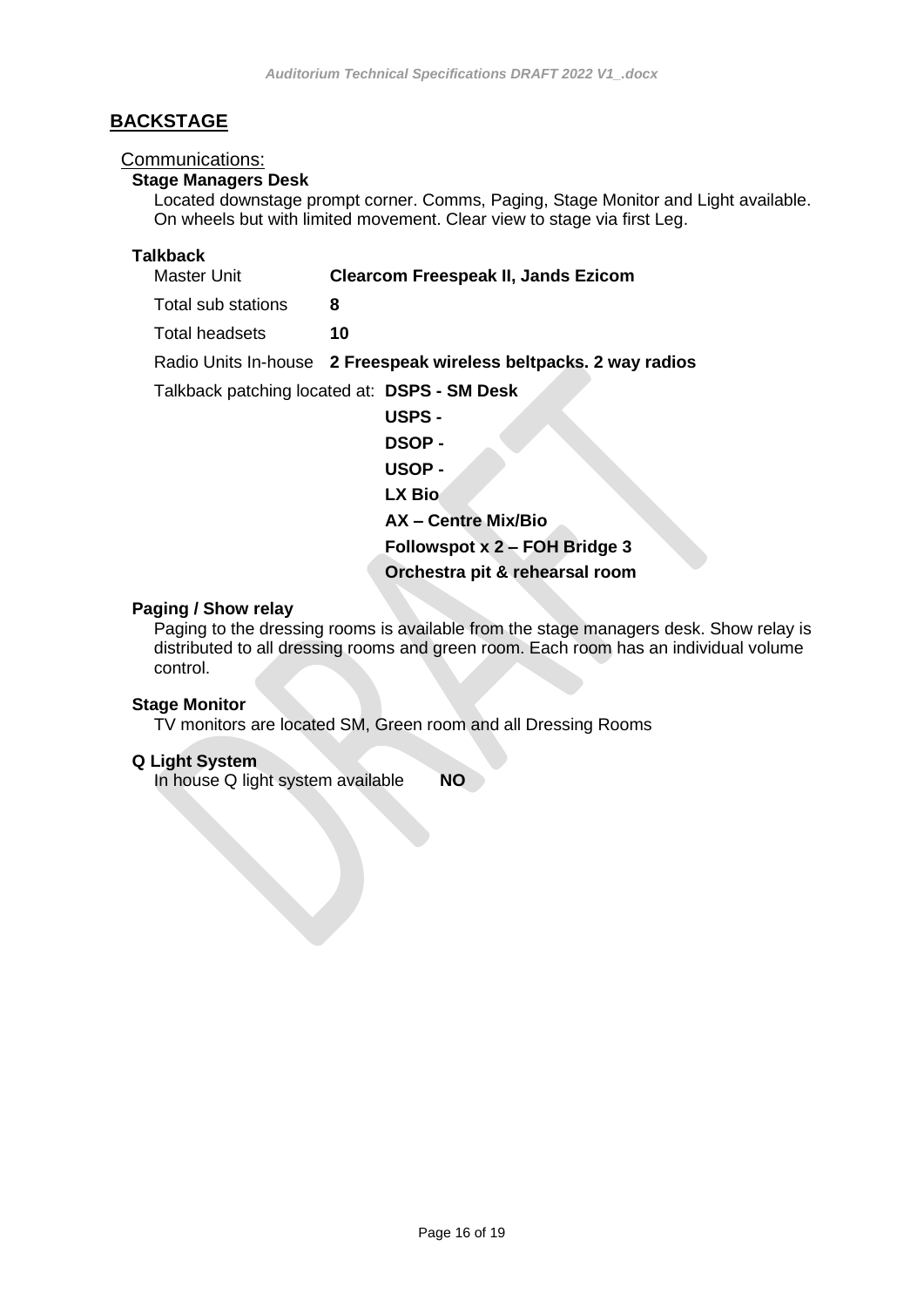#### Dressing Rooms:

| <b>Dressing Room</b> | Capacity | Toilets | <b>Shower</b> | <b>Details</b> |
|----------------------|----------|---------|---------------|----------------|
| Dressing Room 1      | 15       | '2)     | Yes           | Unisex         |
| Dressing Room 2      |          | Yes     | Yes           | Unisex         |
| Dressing Room 3      |          | Yes     | Yes           | Unisex         |
| Dressing Room 4      | 15       | 2)      | Yes           | Unisex         |
|                      |          |         |               |                |

# Laundry / Wardrobe:

| <b>Washing Machine</b> | <b>Yes - Located Loading Dock</b> |
|------------------------|-----------------------------------|
| Dryer                  | <b>Yes - Located Loading Dock</b> |
| Drying rooms           | NА                                |
| Iron / ironing board   | Yes x 2                           |
| Clothes racks          | Yes x 2                           |

## **Production Facilities:**

#### **Production Desk**

Standard Trestle table set on Level 1 behind floor seats

#### **Production Office**

NO

#### **Phone**

NO, Emergency use permitted

#### **Fax**

NO

#### **Access to phone for internet access**

Public Wi-Fi available. Production specific internet access must be approved in advance by Technical Coordinator.

#### Greenroom:

| Tea / Coffee facilities | YES        |
|-------------------------|------------|
| Fridge / freezer        | <b>YES</b> |
| Microwave               | <b>YES</b> |
| Running water           | <b>YES</b> |

# Stage Door:

#### **Access**

Stage Door is located at southern car park adjacent loading dock 1. All Cast and crew to access via stage door. Stairs & ramp accessible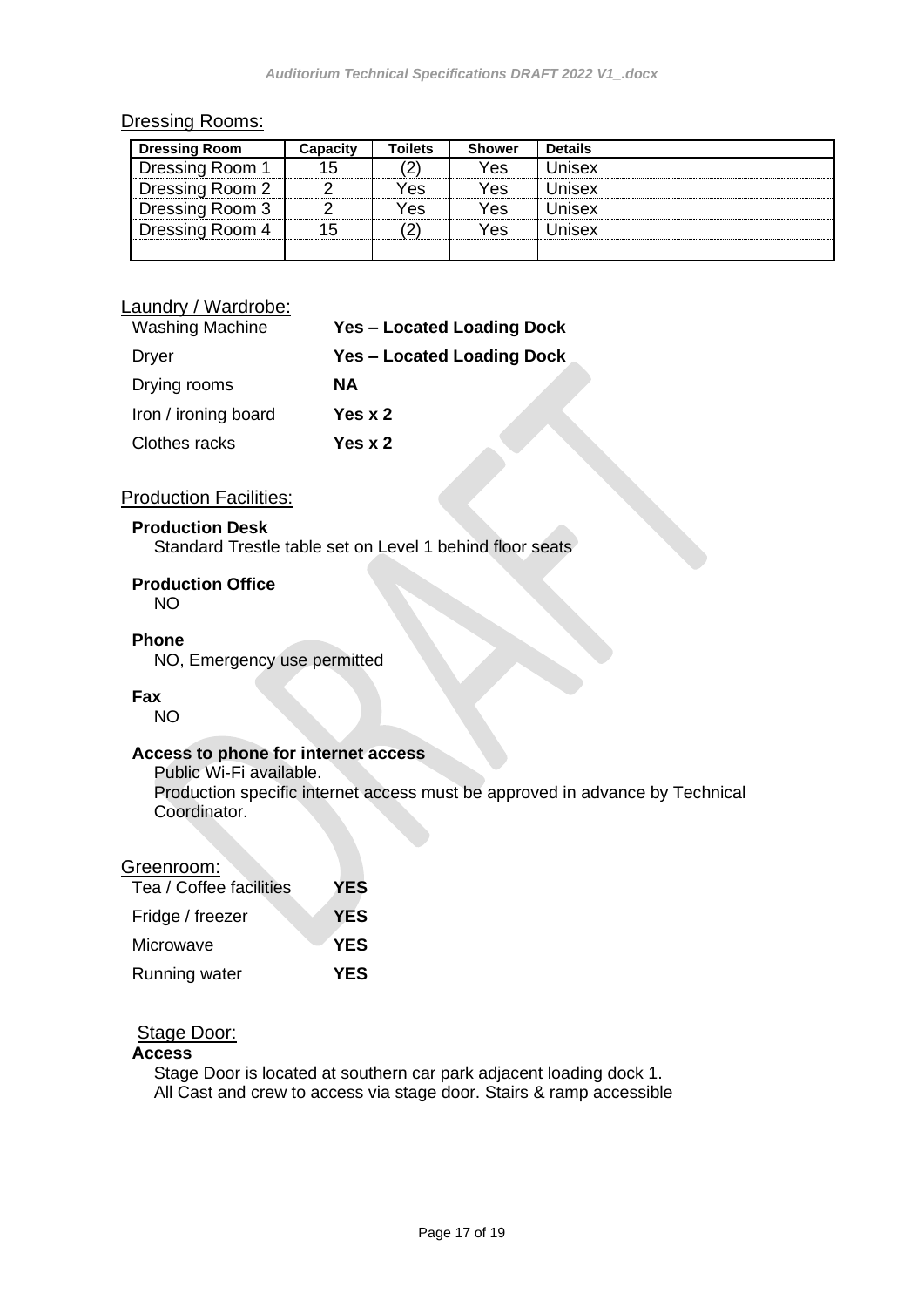# **VENUE:**

| Venue Contacts:                        |                                                                 |
|----------------------------------------|-----------------------------------------------------------------|
| Venue Address                          | 42 Bridge Rd, Nowra 2541                                        |
| Venue Postal Address                   | 42 Bridge Rd, Nowra 2541                                        |
| <b>Staff Contacts:</b>                 |                                                                 |
| <b>Technical Coordinator</b><br>Mobile | <b>Gary Kennedy</b><br>0421 229 640                             |
| Email Address                          | gary.kennedy@shoalhaven.nsw.gov.au                              |
| <b>Phone Number</b>                    | 02 4429 5751                                                    |
| <b>Head of Lighting</b>                | NA.                                                             |
| <b>Head of Staging</b>                 | NA.                                                             |
| <b>Head of Audio</b><br>Mobile         | <b>Brendon Vitiello</b><br>[Click here and type mobile number.] |
| Email Address                          | Brendon.vitiello@shoalhaven.nsw.gov.au                          |
| <b>Phone Number</b>                    | 02 4429 5775                                                    |
|                                        |                                                                 |

**Administration**<br> **Phone Number**  $02\,4429\,5759$ Phone Number

Email Address sec\_events@shoalhaven.nsw.gov.au

**Box Office**<br> **Carina Turner**<br> **Carina Turner**<br>  $02\,4429\,5754$ Phone Number

Email Address carina.turner@shoalhaven.nsw.gov.au